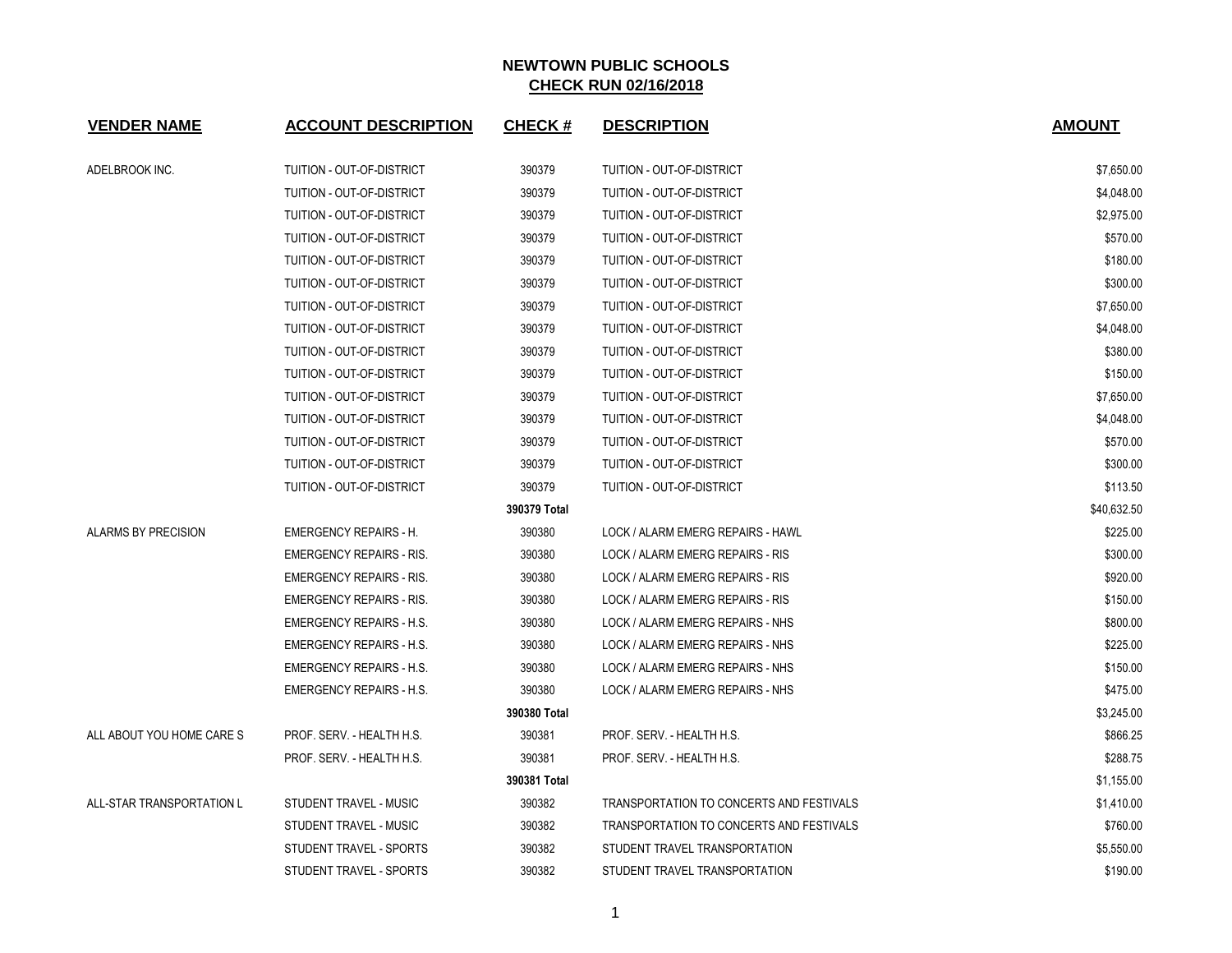| <b>VENDER NAME</b>        | <b>ACCOUNT DESCRIPTION</b>       | <b>CHECK#</b> | <b>DESCRIPTION</b>                                                    | <b>AMOUNT</b> |
|---------------------------|----------------------------------|---------------|-----------------------------------------------------------------------|---------------|
| ALL-STAR TRANSPORTATION L | STUDENT TRAVEL - SPORTS          | 390382        | STUDENT TRAVEL TRANSPORTATION                                         | \$460.00      |
|                           | STUDENT TRAVEL - SPORTS          | 390382        | STUDENT TRAVEL TRANSPORTATION                                         | \$11,630.00   |
|                           | STAFF TRAVEL - CLASSROOM         | 390382        | TAP TO YALE ART GALLERY                                               | \$190.00      |
|                           | STUDENT TRAVEL - MATH            | 390382        | For travel to Math Team meets.                                        | \$190.00      |
|                           | STUDENT TRAVEL - CLASSROOM       | 390382        | Buses to RIS, chorus rehearsal on 1/11/2018. No shipping.             | \$180.00      |
|                           |                                  | 390382 Total  |                                                                       | \$20,560.00   |
| AMAZON (17)               | INSTR. SUPPLIES - SP. ED. PREK-8 | 390383        | SUPPLIES FOR SPEC ED                                                  | \$99.95       |
|                           | INSTR. SUPPLIES - SP. ED. PREK-8 | 390383        | SUPPLIES FOR SPEC ED                                                  | \$75.56       |
|                           | OFF. SUPPLIES - ADMIN.           | 390383        | See attached-stanchion with belt, white board arrows, cable for music | \$420.47      |
|                           | OFF. SUPPLIES - ADMIN.           | 390383        | shipping                                                              | \$22.43       |
|                           | OFF. SUPPLIES - ADMIN.           | 390383        | See attached-stanchion with belt, white board arrows, cable for music | \$3.99        |
|                           |                                  | 390383 Total  |                                                                       | \$622.40      |
| AMAZON (9)                | <b>INSTR. SUPPLIES - SCIENCE</b> | 390384        | Yellow expo markers                                                   | \$11.98       |
|                           | INSTR. SUPPLIES - MUSIC          | 390384        | TAPE- TACK BOARD- PHILIPS SCREWDRIVER                                 | \$1.84        |
|                           | INSTR. SUPPLIES - MUSIC          | 390384        | TAPE- TACK BOARD- PHILIPS SCREWDRIVER                                 | \$306.29      |
|                           | INSTR. SUPPLIES - MUSIC          | 390384        | TAPE- TACK BOARD- PHILIPS SCREWDRIVER                                 | \$36.99       |
|                           | <b>INSTR. SUPPLIES - MUSIC</b>   | 390384        | TAPE- TACK BOARD- PHILIPS SCREWDRIVER                                 | \$150.43      |
|                           | <b>INSTR. SUPPLIES - ART</b>     | 390384        | <b>JEWELER SUPPLIES</b>                                               | \$6.65        |
|                           | <b>INSTR. SUPPLIES - ART</b>     | 390384        | <b>JEWELER SUPPLIES</b>                                               | \$8.99        |
|                           | <b>INSTR. SUPPLIES - ART</b>     | 390384        | <b>JEWELER SUPPLIES</b>                                               | \$8.79        |
|                           | <b>INSTR. SUPPLIES - ART</b>     | 390384        | <b>JEWELER SUPPLIES</b>                                               | \$44.91       |
|                           | <b>INSTR. SUPPLIES - ENGLISH</b> | 390384        | Understanding to Kill a Mockingbird/Hanna                             | \$9.31        |
|                           | INSTR. SUPPLIES - SOC. STUDIES   | 390384        | <b>WWII DVD-Kiely</b>                                                 | \$27.92       |
|                           | CONTRACTED SERV. - C.W.E.        | 390384        | LADY BUGS -9 GREEN BOX                                                | \$24.98       |
|                           | CONTRACTED SERV. - C.W.E.        | 390384        | LADY BUGS -9 GREEN BOX                                                | \$45.89       |
|                           | CONTRACTED SERV. - C.W.E.        | 390384        | LADY BUGS -9 GREEN BOX                                                | \$179.91      |
|                           | <b>INSTR. SUPPLIES - ART</b>     | 390384        | DRAWN TO STICH                                                        | \$18.89       |
|                           | <b>INSTR. SUPPLIES - ART</b>     | 390384        | GENUINE DELL EXTERNAL CD/DVD PLAYER                                   | \$63.84       |
|                           | <b>INSTR. SUPPLIES - ART</b>     | 390384        | CASELIN POTABLE CARRYING TRAVEL STORAGE                               | \$13.99       |
|                           |                                  | 390384 Total  |                                                                       | \$961.60      |
| AMERICAN LABORATORY TRADE | <b>INSTR. SUPPLIES - SCIENCE</b> | 390385        | 83020224 Glass Draft Shield PA                                        | \$138.00      |
|                           |                                  | 390385 Total  |                                                                       | \$138.00      |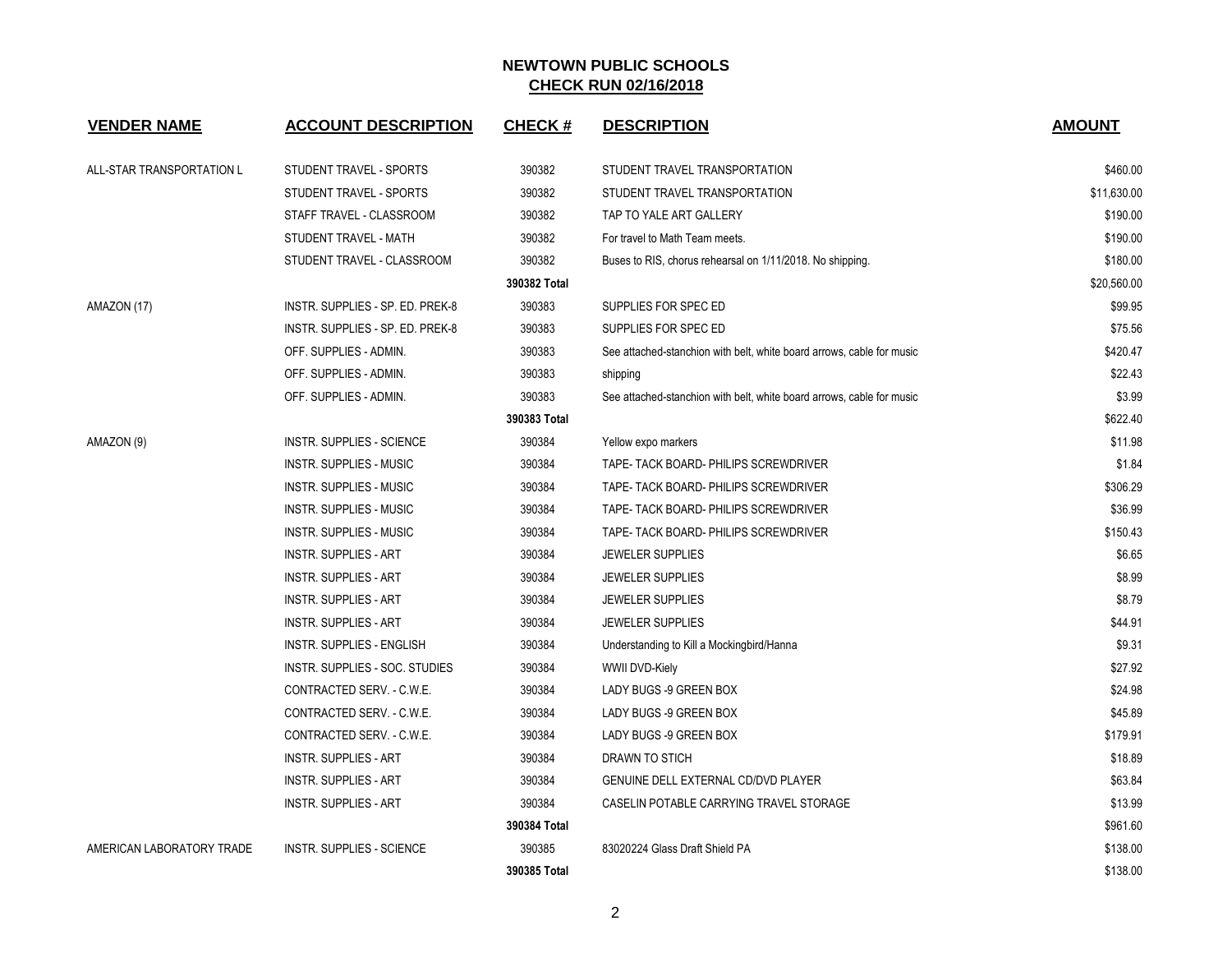| <b>VENDER NAME</b>        | <b>ACCOUNT DESCRIPTION</b>      | <b>CHECK#</b> | <b>DESCRIPTION</b>                                       | <b>AMOUNT</b> |
|---------------------------|---------------------------------|---------------|----------------------------------------------------------|---------------|
| AMERICAN RED CROSS        | STAFF TRAIN. - HEALTH ADMIN.    | 390386        | CPR/FIRST AID TRAINING 2017/18                           | \$196.00      |
|                           |                                 | 390386 Total  |                                                          | \$196.00      |
| ASSOCIATED REFUSE HAULERS | <b>REFUSE REMOVAL</b>           | 390387        | REFUSE REMOVAL 2017-2018 2ND YEAR OF 5 YEAR BID          | \$7,965.42    |
|                           | <b>REFUSE REMOVAL</b>           | 390387        | CARDBOARD RECYCLING 2017-2018                            | \$40.00       |
|                           | <b>REFUSE REMOVAL</b>           | 390387        | CARDBOARD RECYCLING 2017-2018                            | \$136.00      |
|                           | <b>REFUSE REMOVAL</b>           | 390387        | CARDBOARD RECYCLING 2017-2018                            | \$98.00       |
|                           | <b>REFUSE REMOVAL</b>           | 390387        | CARDBOARD RECYCLING 2017-2018                            | \$152.00      |
|                           | <b>REFUSE REMOVAL</b>           | 390387        | CARDBOARD RECYCLING 2017-2018                            | \$172.00      |
|                           | <b>REFUSE REMOVAL</b>           | 390387        | CARDBOARD RECYCLING 2017-2018                            | \$172.00      |
|                           | REFUSE REMOVAL                  | 390387        | CARDBOARD RECYCLING 2017-2018                            | \$340.00      |
|                           |                                 | 390387 Total  |                                                          | \$9,075.42    |
| AUDIO VIDEO TECHNOLOGIES  | REPAIRS - INFO. TECH.           | 390388        | Repairs of cables, projectors - sma                      | \$85.00       |
|                           |                                 | 390388 Total  |                                                          | \$85.00       |
| AUTO HOME COMMERCIAL      | <b>EMERGENCY REPAIRS - H.</b>   | 390389        | PA SYSTEM / CLOCK REPAIRS - HAWL                         | \$290.06      |
|                           |                                 | 390389 Total  |                                                          | \$290.06      |
| <b>BAGEL DELIGHT</b>      | INSTR. SUPPLIES - CLASSROOM     | 390390        | SCHOOL START TIME MEETING                                | \$44.95       |
|                           |                                 | 390390 Total  |                                                          | \$44.95       |
| BARNES & NOBLE INC.       | <b>INSTR. SUPPLIES - SPORTS</b> | 390391        | (30) Copies of Hard Hat-21 Ways to be a Great Teammate   | \$517.50      |
|                           |                                 | 390391 Total  |                                                          | \$517.50      |
| BERKHIN, CHANTALINE       | TUTORS - HOMEBOUND              | 390392        | TUTORING FOR STUDENT AT MAGNET SCHOOL (CS)               | \$570.00      |
|                           |                                 | 390392 Total  |                                                          | \$570.00      |
| <b>BILL FLOOD GOLF</b>    | <b>REPAIRS - SPORTS</b>         | 390393        | Ref. Inv#1180205327 Golf Balls for Boys Team             | \$1,476.00    |
|                           |                                 | 390393 Total  |                                                          | \$1,476.00    |
| BRADBURY, GINA P.T.       | STAFF TRAVEL - PUPIL SERV.      | 390394        | TRAVEL JAN 2018                                          | \$31.17       |
|                           |                                 | 390394 Total  |                                                          | \$31.17       |
| BROCCOLO, TINA            | OFF. SUPPLIES - ADMIN.          | 390395        | COFFEE                                                   | \$14.78       |
|                           |                                 | 390395 Total  |                                                          | \$14.78       |
| CBS LLC                   | REPAIRS - INFO. TECH.           | 390396        | Smart SBM-680 Pen Tray and adapter for the Smart Board - | \$249.00      |
|                           |                                 | 390396 Total  |                                                          | \$249.00      |
| <b>CES</b>                | REPAIRS - SP/HEAR.              | 390397        | TECH EVAL JV                                             | \$334.00      |
|                           |                                 | 390397 Total  |                                                          | \$334.00      |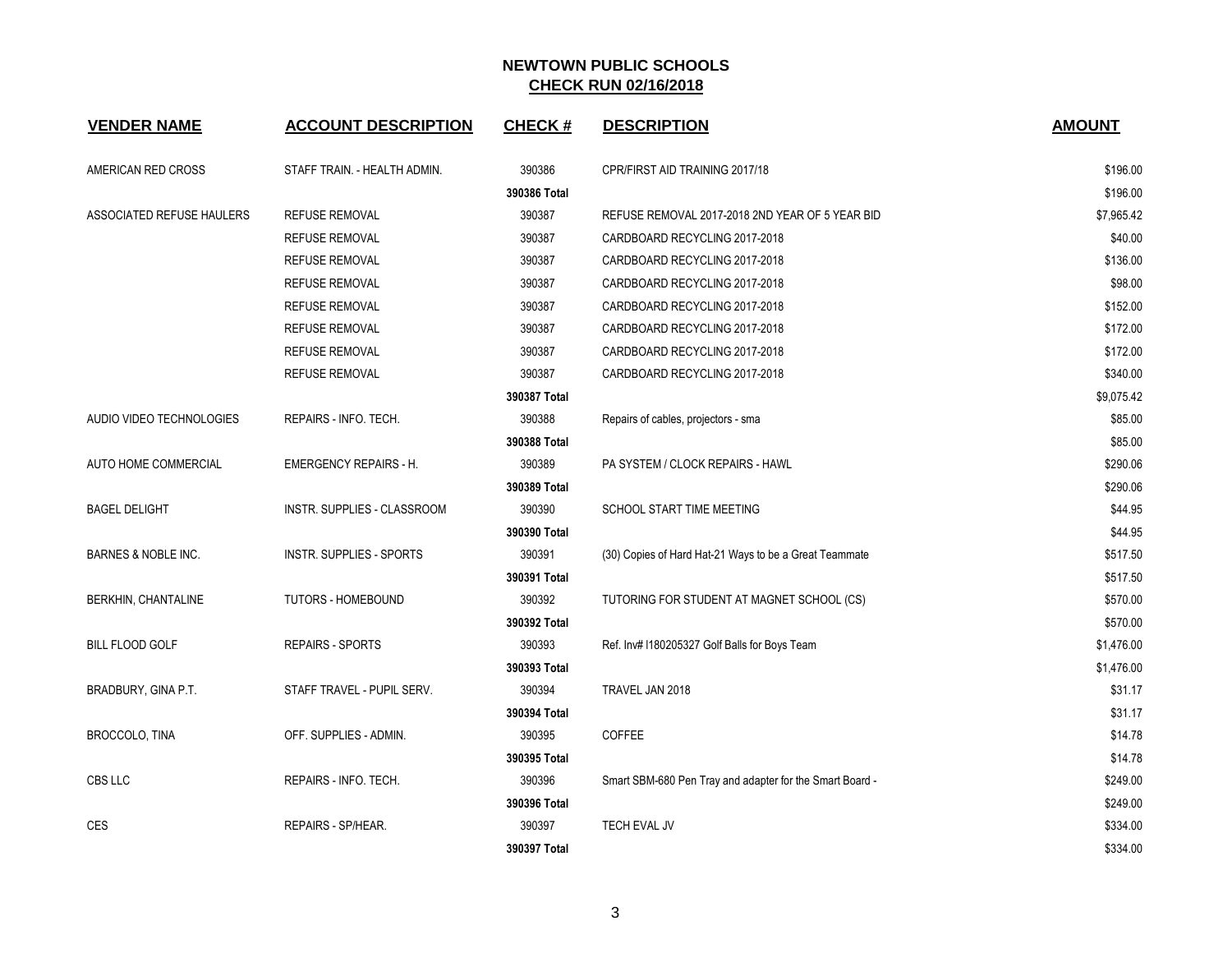| <b>VENDER NAME</b>     | <b>ACCOUNT DESCRIPTION</b>     | <b>CHECK#</b> | <b>DESCRIPTION</b>                                     | <b>AMOUNT</b> |
|------------------------|--------------------------------|---------------|--------------------------------------------------------|---------------|
| <b>CES</b>             | TUITION - OUT-OF-DISTRICT      | 390398        | TUITION - OUT-OF-DISTRICT                              | \$26,573.00   |
|                        |                                | 390398 Total  |                                                        | \$26,573.00   |
| CHARTER COMMUNICATION  | CONTRACTED SERV. - TECH ED.    | 390399        | CABLE TV SUBSCRIPTION                                  | \$7.37        |
|                        |                                | 390399 Total  |                                                        | \$7.37        |
| CONNEC-TO-TALK         | PROF. SERV. - PSYCH/MED. EVAL. | 390400        | ABA SERV 02/05-02/09/18                                | \$1,040.00    |
|                        | PROF. SERV. - PSYCH/MED. EVAL. | 390400        | BCBA CONSULT 02/05-02/09/18                            | \$1,190.00    |
|                        |                                | 390400 Total  |                                                        | \$2,230.00    |
| <b>CRYSTAL ROCK</b>    | INSTR. SUPPLIES - CLASSROOM    | 390401        | Delivery of 20 5-gallon bottles of water, per month    | \$100.00      |
|                        | INSTR. SUPPLIES - CLASSROOM    | 390401        | Rental of Water cooler/heater                          | \$3.00        |
|                        |                                | 390401 Total  |                                                        | \$103.00      |
| <b>CSCA</b>            | <b>REPAIRS - GUIDANCE</b>      | 390402        | CONFERENCE REGISTRATION                                | \$80.00       |
|                        |                                | 390402 Total  |                                                        | \$80.00       |
| <b>CSCA</b>            | MEMBERSHIPS - GUIDANCE         | 390403        | MEMBERSHIP FEE                                         | \$80.00       |
|                        |                                | 390403 Total  |                                                        | \$80.00       |
| DANBURY PUBLIC SCHOOL  | TUITION - OUT-OF-DISTRICT      | 390404        | TUITION - OUT-OF-DISTRICT                              | \$17,500.00   |
|                        |                                | 390404 Total  |                                                        | \$17,500.00   |
| DEVINE, PAUL           | STAFF TRAVEL - B & G ADMIN.    | 390405        | TRAVEL JAN 2017                                        | \$125.08      |
|                        |                                | 390405 Total  |                                                        | \$125.08      |
| <b>PRIVATE</b>         | TUITION - OUT-OF-DISTRICT      | 390406        | TUITION - OUT-OF-DISTRICT                              | \$1,100.00    |
|                        |                                | 390406 Total  |                                                        | \$1,100.00    |
| DRABIK, MAURA          | STAFF TRAIN. - STAFF DEVELOP.  | 390407        | Reed Math Consultant Writing of Gr. 5/5plus curriculum | \$1,100.00    |
|                        |                                | 390407 Total  |                                                        | \$1,100.00    |
| EAST RIVER ENERGY INC. | FUEL OIL - GEN.                | 390408        | OIL 364.5 GAL MAINT                                    | \$686.90      |
|                        | FUEL OIL - HOM.                | 390408        | OIL 1361.2 GAL HOM                                     | \$2,565.18    |
|                        | FUEL OIL - RIS.                | 390408        | OIL 7200. GAL RIS                                      | \$13,568.40   |
|                        | FUEL OIL - H.S.                | 390408        | OIL 7499. GAL H/S                                      | \$14,131.87   |
|                        | FUEL OIL - H.S.                | 390408        | OIL 452.7 GAL H/S HOT WATER HEATER                     | \$853.12      |
|                        |                                | 390408 Total  |                                                        | \$31,805.47   |
| EDADVANCE              | TRANS. - OUT-OF-DISTRICT       | 390409        | TRANSP JAN 2018                                        | \$89,224.32   |
|                        | TUITION - OUT-OF-DISTRICT      | 390409        | TUITION - OUT-OF-DISTRICT                              | \$5,600.00    |
|                        | TUITION - OUT-OF-DISTRICT      | 390409        | TUITION - OUT-OF-DISTRICT                              | \$540.00      |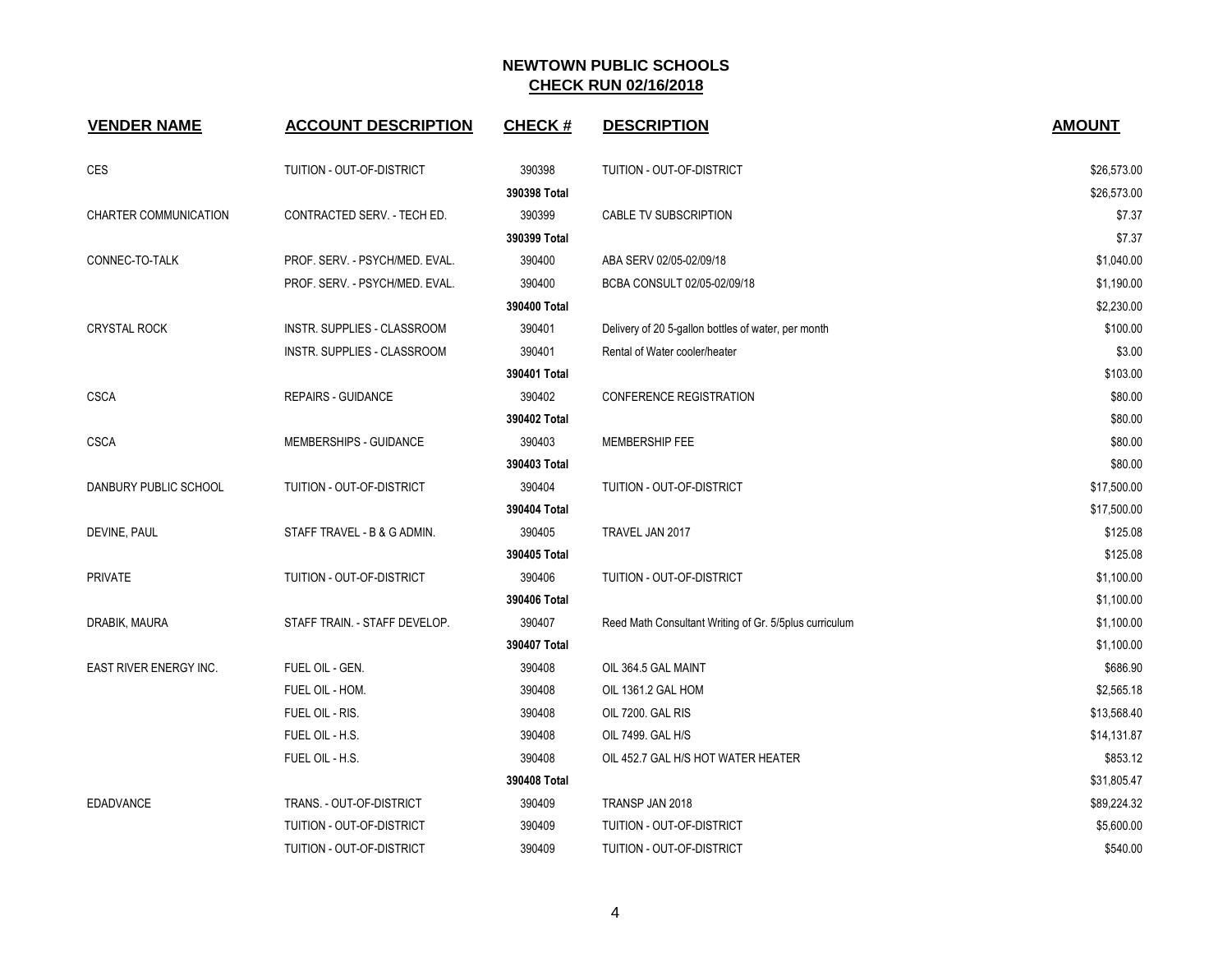| <b>VENDER NAME</b>           | <b>ACCOUNT DESCRIPTION</b>      | <b>CHECK#</b> | <b>DESCRIPTION</b>                | <b>AMOUNT</b> |
|------------------------------|---------------------------------|---------------|-----------------------------------|---------------|
| <b>EDADVANCE</b>             | TUITION - OUT-OF-DISTRICT       | 390409        | TUITION - OUT-OF-DISTRICT         | \$5,340.72    |
|                              |                                 | 390409 Total  |                                   | \$100,705.04  |
| <b>ESPITEE, KRISTEN</b>      | STAFF TRAVEL - SP. ED. PREK-8   | 390410        | TRAVEL 01/02/18 - 02/06/18        | \$140.66      |
|                              |                                 | 390410 Total  |                                   | \$140.66      |
| EVERSOURCE (GAS-BOE)         | PROPANE & NATURAL GAS - H.S.    | 390411        | GAS 57445161052 4,420. CCF        | \$7,525.14    |
|                              |                                 | 390411 Total  |                                   | \$7,525.14    |
| <b>FAIR AUTO SUPPLY</b>      | <b>REPAIRS - MAINT.</b>         | 390412        | MAINT VEHICLE REPAIR PARTS        | \$139.89      |
|                              | REPAIRS - MAINT.                | 390412        | <b>MAINT VEHICLE REPAIR PARTS</b> | \$20.97       |
|                              | REPAIRS - MAINT.                | 390412        | <b>MAINT VEHICLE REPAIR PARTS</b> | \$59.27       |
|                              | <b>REPAIRS - MAINT.</b>         | 390412        | MAINT VEHICLE REPAIR PARTS        | \$58.14       |
|                              | <b>REPAIRS - MAINT.</b>         | 390412        | MAINT VEHICLE REPAIR PARTS        | \$212.78      |
|                              | <b>REPAIRS - MAINT.</b>         | 390412        | MAINT VEHICLE REPAIR PARTS        | \$38.76       |
|                              | REPAIRS - MAINT.                | 390412        | <b>MAINT VEHICLE REPAIR PARTS</b> | \$184.18      |
|                              | REPAIRS - MAINT.                | 390412        | MAINT VEHICLE REPAIR PARTS        | \$67.56       |
|                              | <b>REPAIRS - MAINT.</b>         | 390412        | MAINT VEHICLE REPAIR PARTS        | \$167.88      |
|                              |                                 | 390412 Total  |                                   | \$949.43      |
| FEDAK, CARA                  | OTHER SUPPLIES - STAFF DEVELOP. | 390413        | <b>TUBS PO 84133</b>              | \$194.85      |
|                              |                                 | 390413 Total  |                                   | \$194.85      |
| FOUNDATION SCHOOL, T         | TUITION - OUT-OF-DISTRICT       | 390414        | TUITION - OUT-OF-DISTRICT         | \$6,850.00    |
|                              | TUITION - OUT-OF-DISTRICT       | 390414        | TUITION - OUT-OF-DISTRICT         | \$6,850.00    |
|                              | TUITION - OUT-OF-DISTRICT       | 390414        | TUITION - OUT-OF-DISTRICT         | \$6,850.00    |
|                              | TUITION - OUT-OF-DISTRICT       | 390414        | TUITION - OUT-OF-DISTRICT         | \$6,850.00    |
|                              | TUITION - OUT-OF-DISTRICT       | 390414        | TUITION - OUT-OF-DISTRICT         | \$5,480.00    |
|                              |                                 | 390414 Total  |                                   | \$32,880.00   |
| <b>FRONTIER</b>              | <b>TELEPHONE &amp; CABLE</b>    | 390415        | TELEPHONE SERV 2017/18            | \$686.71      |
|                              |                                 | 390415 Total  |                                   | \$686.71      |
| <b>FRONTIER</b>              | <b>TELEPHONE &amp; CABLE</b>    | 390416        | TELEPHONE SERV 2017/18            | \$2,031.61    |
|                              |                                 | 390416 Total  |                                   | \$2,031.61    |
| <b>FRONTIER</b>              | <b>TELEPHONE &amp; CABLE</b>    | 390417        | TELEPHONE SERV 2017/18            | \$65.39       |
|                              |                                 | 390417 Total  |                                   | \$65.39       |
| <b>GEISSLER, CHRISTOPHER</b> | OFF. SUPPLIES - ADMIN.          | 390418        | PROF DEV SUPPLIES                 | \$41.94       |
|                              |                                 | 390418 Total  |                                   | \$41.94       |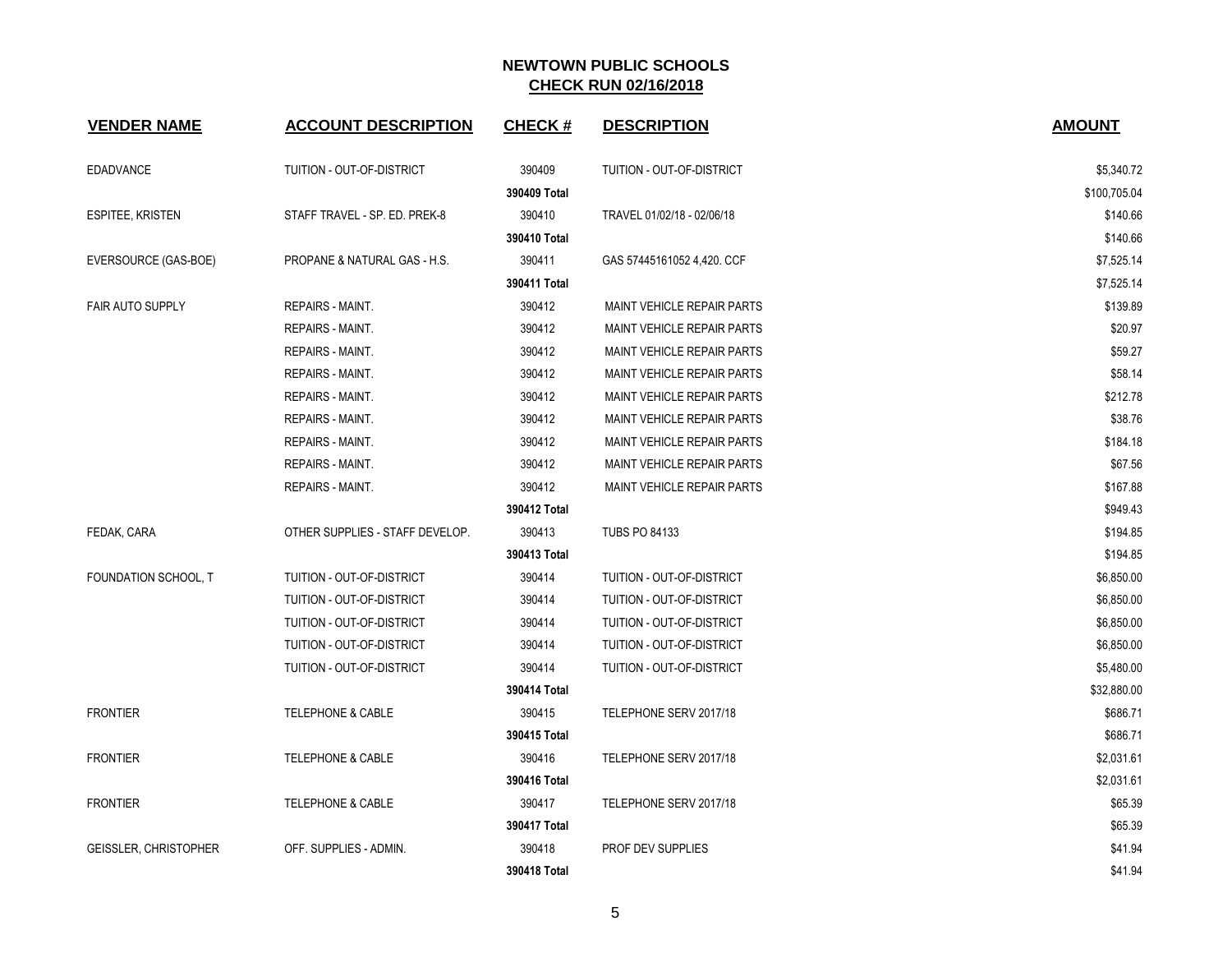| <b>VENDER NAME</b>              | <b>ACCOUNT DESCRIPTION</b>          | <b>CHECK#</b> | <b>DESCRIPTION</b>                                                                 | <b>AMOUNT</b> |
|---------------------------------|-------------------------------------|---------------|------------------------------------------------------------------------------------|---------------|
| <b>GENGRAS CENTER SCHOOL</b>    | TUITION - OUT-OF-DISTRICT           | 390419        | TUITION - OUT-OF-DISTRICT                                                          | \$5,965.00    |
|                                 | TUITION - OUT-OF-DISTRICT           | 390419        | TUITION - OUT-OF-DISTRICT                                                          | \$3,445.00    |
|                                 |                                     | 390419 Total  |                                                                                    | \$9,410.00    |
| GOLDIE AND LIBRO MUSIC CE       | <b>REPAIRS - MUSIC</b>              | 390420        | <b>INSTRUMENT REPAIRS</b>                                                          | \$264.75      |
|                                 |                                     | 390420 Total  |                                                                                    | \$264.75      |
| <b>HAT CITY PAPER &amp; SUP</b> | <b>B&amp;G SUPPLIES - CUSTODIAL</b> | 390421        | PAPER PRODUCTS, FOAM SOAP, VACUUM BAGS - CUST SUPPLIES                             | \$1,291.60    |
|                                 |                                     | 390421 Total  |                                                                                    | \$1,291.60    |
| HB COMMUNICATIONS INC.          | REPAIRS - INFO. TECH.               | 390422        | Epson Powerlite 970, chief Universal mount, coupler, labor to remove old projector | \$1,081.00    |
|                                 |                                     | 390422 Total  |                                                                                    | \$1,081.00    |
| HOMETOWN TOOL LLC               | <b>B&amp;G SUPPLIES - CUSTODIAL</b> | 390423        | CUSTODIAN UNIFORM (2017-2018)                                                      | \$29.99       |
|                                 | <b>B&amp;G SUPPLIES - CUSTODIAL</b> | 390423        | CUSTODIAN UNIFORM (2017-2018)                                                      | \$14.00       |
|                                 | <b>B&amp;G SUPPLIES - CUSTODIAL</b> | 390423        | CUSTODIAN UNIFORM (2017-2018)                                                      | \$29.99       |
|                                 |                                     | 390423 Total  |                                                                                    | \$73.98       |
| <b>HOUGHTON MIFFLIN COM</b>     | INSTR. SUPPLIES - SP. ED. H.S.      | 390424        | WOODCOCK JOHNSON IV RESPONSE BOOKLET FORM B 9780544934870                          | \$199.35      |
|                                 | INSTR. SUPPLIES - SP. ED. H.S.      | 390424        | <b>SHIPPING</b>                                                                    | \$19.95       |
|                                 |                                     | 390424 Total  |                                                                                    | \$219.30      |
| HUGH'S MECHANICAL EQUIPMENT     | PROF. SERV. - B. & G.               | 390425        | UNDERGROUND TANK INSPECTIONS (BILLED MONTHLY)                                      | \$1,350.00    |
|                                 |                                     | 390425 Total  |                                                                                    | \$1,350.00    |
| <b>IACIOFANO, BETH</b>          | <b>INSTR. SUPPLIES - SCIENCE</b>    | 390426        | <b>SCIENCE SUPPLIES</b>                                                            | \$30.95       |
|                                 |                                     | 390426 Total  |                                                                                    | \$30.95       |
| <b>INTEGRITY PIANO SERVICE</b>  | <b>REPAIRS - MUSIC</b>              | 390427        | Piano tuning Yamaha Upright P22 SN#280098 in cafeteria                             | \$138.00      |
|                                 |                                     | 390427 Total  |                                                                                    | \$138.00      |
| J TECH PHOTONICS                | INSTR. SUPPLIES - TECH. ED          | 390428        | Laser Shielding250n to 520nm 12x12 laser shielding for use in tech ed classes.     | \$67.96       |
|                                 | INSTR. SUPPLIES - TECH. ED          | 390428        | shipping                                                                           | \$6.79        |
|                                 |                                     | 390428 Total  |                                                                                    | \$74.75       |
| J.C. MUSIC, LLC                 | <b>REPAIRS - MUSIC</b>              | 390429        | Repair - Cello Invoice #758981 no serial number                                    | \$55.00       |
|                                 | <b>REPAIRS - MUSIC</b>              | 390429        | Cello Repair Srl # 803393 - Invoice #758962                                        | \$155.00      |
|                                 |                                     | 390429 Total  |                                                                                    | \$210.00      |
| JONES SCHOOL SUPPLY CO. I       | <b>INSTR. SUPPLIES - ENGLISH</b>    | 390430        | Poetry Out Loud 1st Place Medal & ribbon                                           | \$13.04       |
|                                 |                                     | 390430 Total  |                                                                                    | \$13.04       |
| JUNE, KELLIE                    | STAFF TRAVEL - INFO. TECH.          | 390431        | TRAVEL POWERSCHOOL MEETING                                                         | \$37.93       |
|                                 |                                     | 390431 Total  |                                                                                    | \$37.93       |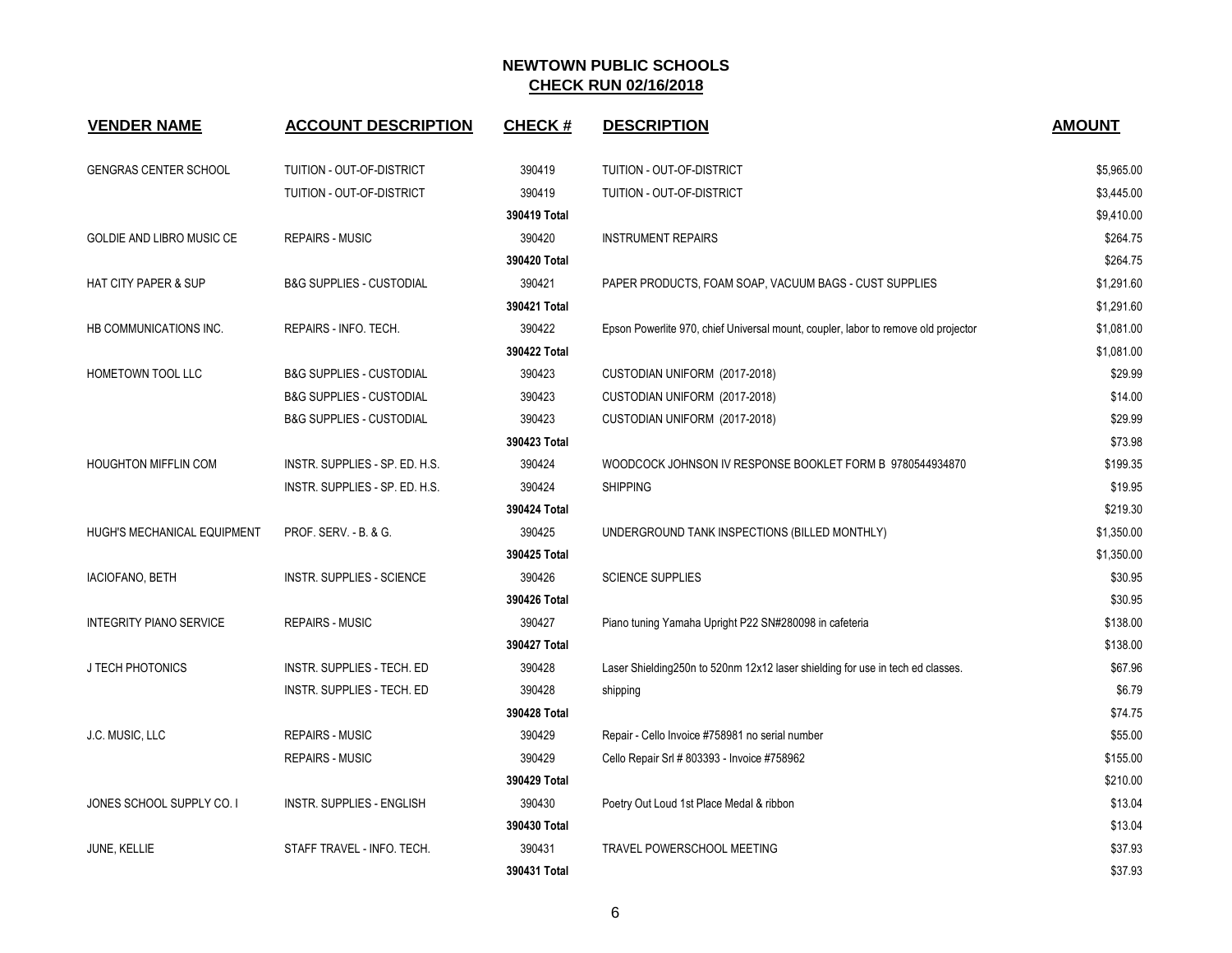| <b>VENDER NAME</b>      | <b>ACCOUNT DESCRIPTION</b>          | <b>CHECK#</b> | <b>DESCRIPTION</b>                        | <b>AMOUNT</b> |
|-------------------------|-------------------------------------|---------------|-------------------------------------------|---------------|
| K - MAN GLASS CORP      | B. & G. REPAIRS - M.S.              | 390432        | DOUBLE FACE PANELS FOR AC INSTALL - NMS   | \$660.00      |
|                         |                                     | 390432 Total  |                                           | \$660.00      |
| KLEIN, SUSAN ANTHONY    | CONTRACTED SERV. - MUSIC            | 390433        | Chorus Preparation December 2017          | \$50.00       |
|                         | CONTRACTED SERV. - MUSIC            | 390433        | Chorus Rehearsal 1.16.18                  | \$37.50       |
|                         | CONTRACTED SERV. - MUSIC            | 390433        | Chorus Concert 1.25.18                    | \$37.50       |
|                         |                                     | 390433 Total  |                                           | \$125.00      |
| MAGNAKLEEN SERVICES LLC | <b>B&amp;G SUPPLIES - CUSTODIAL</b> | 390434        | MOP / RUG SERVICE (ALL SCHOOLS) 2017-2018 | \$130.00      |
|                         | <b>B&amp;G SUPPLIES - CUSTODIAL</b> | 390434        | MOP / RUG SERVICE (ALL SCHOOLS) 2017-2018 | \$166.50      |
|                         | <b>B&amp;G SUPPLIES - CUSTODIAL</b> | 390434        | MOP / RUG SERVICE (ALL SCHOOLS) 2017-2018 | \$201.00      |
|                         | <b>B&amp;G SUPPLIES - CUSTODIAL</b> | 390434        | MOP / RUG SERVICE (ALL SCHOOLS) 2017-2018 | \$48.50       |
|                         | <b>B&amp;G SUPPLIES - CUSTODIAL</b> | 390434        | MOP / RUG SERVICE (ALL SCHOOLS) 2017-2018 | \$26.00       |
|                         | <b>B&amp;G SUPPLIES - CUSTODIAL</b> | 390434        | MOP / RUG SERVICE (ALL SCHOOLS) 2017-2018 | \$36.00       |
|                         | <b>B&amp;G SUPPLIES - CUSTODIAL</b> | 390434        | MOP / RUG SERVICE (ALL SCHOOLS) 2017-2018 | \$18.00       |
|                         | <b>B&amp;G SUPPLIES - CUSTODIAL</b> | 390434        | MOP / RUG SERVICE (ALL SCHOOLS) 2017-2018 | \$130.00      |
|                         | <b>B&amp;G SUPPLIES - CUSTODIAL</b> | 390434        | MOP / RUG SERVICE (ALL SCHOOLS) 2017-2018 | \$166.50      |
|                         | <b>B&amp;G SUPPLIES - CUSTODIAL</b> | 390434        | MOP / RUG SERVICE (ALL SCHOOLS) 2017-2018 | \$201.00      |
|                         | <b>B&amp;G SUPPLIES - CUSTODIAL</b> | 390434        | MOP / RUG SERVICE (ALL SCHOOLS) 2017-2018 | \$48.50       |
|                         | <b>B&amp;G SUPPLIES - CUSTODIAL</b> | 390434        | MOP / RUG SERVICE (ALL SCHOOLS) 2017-2018 | \$26.00       |
|                         | <b>B&amp;G SUPPLIES - CUSTODIAL</b> | 390434        | MOP / RUG SERVICE (ALL SCHOOLS) 2017-2018 | \$36.00       |
|                         | <b>B&amp;G SUPPLIES - CUSTODIAL</b> | 390434        | MOP / RUG SERVICE (ALL SCHOOLS) 2017-2018 | \$18.00       |
|                         | <b>B&amp;G SUPPLIES - CUSTODIAL</b> | 390434        | MOP / RUG SERVICE (ALL SCHOOLS) 2017-2018 | \$47.15       |
|                         | <b>B&amp;G SUPPLIES - CUSTODIAL</b> | 390434        | MOP / RUG SERVICE (ALL SCHOOLS) 2017-2018 | \$60.65       |
|                         | <b>B&amp;G SUPPLIES - CUSTODIAL</b> | 390434        | MOP / RUG SERVICE (ALL SCHOOLS) 2017-2018 | \$33.80       |
|                         | <b>B&amp;G SUPPLIES - CUSTODIAL</b> | 390434        | MOP / RUG SERVICE (ALL SCHOOLS) 2017-2018 | \$21.50       |
|                         | <b>B&amp;G SUPPLIES - CUSTODIAL</b> | 390434        | MOP / RUG SERVICE (ALL SCHOOLS) 2017-2018 | \$30.65       |
|                         | <b>B&amp;G SUPPLIES - CUSTODIAL</b> | 390434        | MOP / RUG SERVICE (ALL SCHOOLS) 2017-2018 | \$28.25       |
|                         | <b>B&amp;G SUPPLIES - CUSTODIAL</b> | 390434        | MOP / RUG SERVICE (ALL SCHOOLS) 2017-2018 | \$109.70      |
|                         | <b>B&amp;G SUPPLIES - CUSTODIAL</b> | 390434        | MOP / RUG SERVICE (ALL SCHOOLS) 2017-2018 | \$47.15       |
|                         | <b>B&amp;G SUPPLIES - CUSTODIAL</b> | 390434        | MOP / RUG SERVICE (ALL SCHOOLS) 2017-2018 | \$60.65       |
|                         | <b>B&amp;G SUPPLIES - CUSTODIAL</b> | 390434        | MOP / RUG SERVICE (ALL SCHOOLS) 2017-2018 | \$33.80       |
|                         | <b>B&amp;G SUPPLIES - CUSTODIAL</b> | 390434        | MOP / RUG SERVICE (ALL SCHOOLS) 2017-2018 | \$21.50       |
|                         | <b>B&amp;G SUPPLIES - CUSTODIAL</b> | 390434        | MOP / RUG SERVICE (ALL SCHOOLS) 2017-2018 | \$30.65       |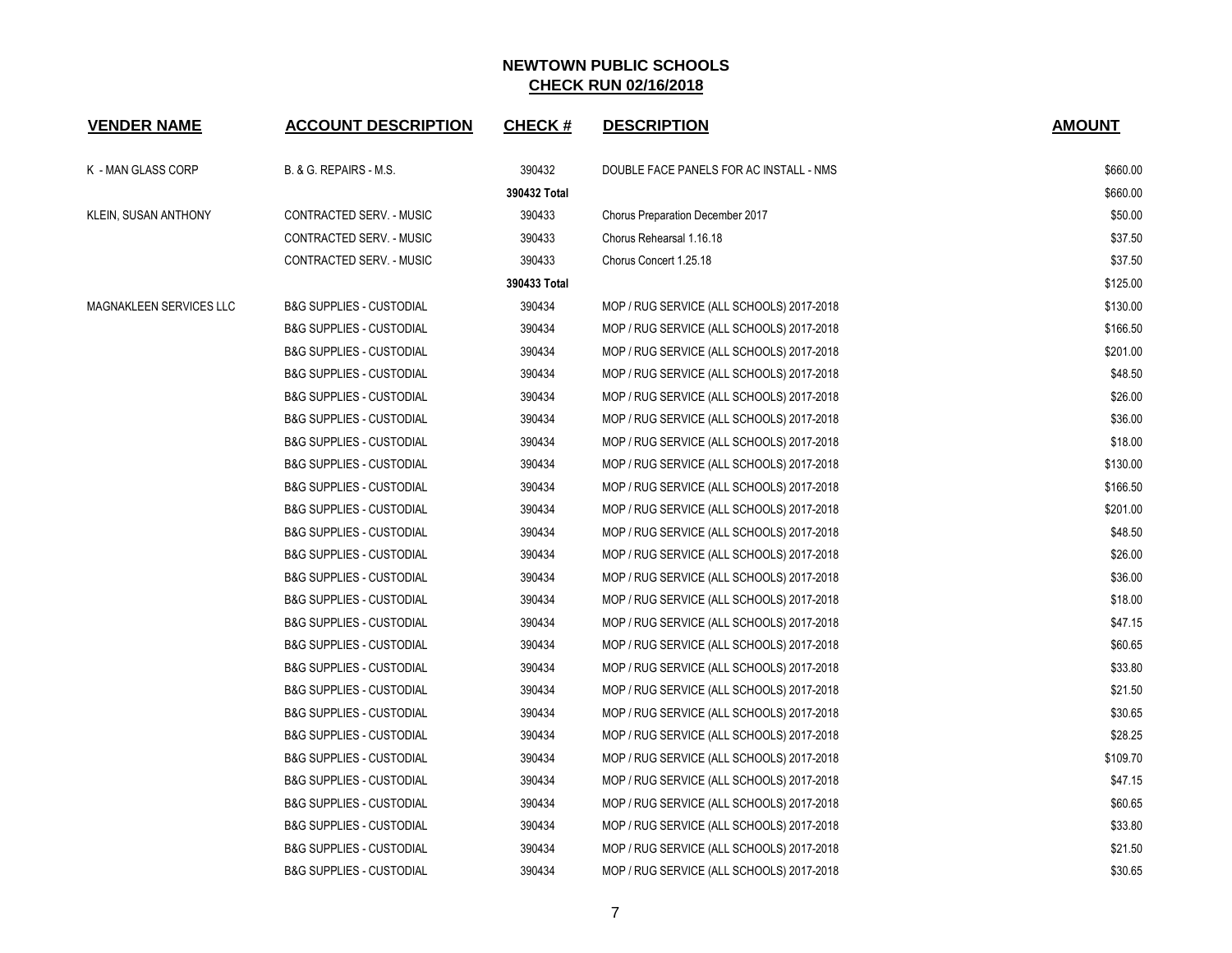| <b>VENDER NAME</b>      | <b>ACCOUNT DESCRIPTION</b>          | <b>CHECK#</b> | <b>DESCRIPTION</b>                                                                                 | <b>AMOUNT</b> |
|-------------------------|-------------------------------------|---------------|----------------------------------------------------------------------------------------------------|---------------|
| MAGNAKLEEN SERVICES LLC | <b>B&amp;G SUPPLIES - CUSTODIAL</b> | 390434        | MOP / RUG SERVICE (ALL SCHOOLS) 2017-2018                                                          | \$28.25       |
|                         | <b>B&amp;G SUPPLIES - CUSTODIAL</b> | 390434        | MOP / RUG SERVICE (ALL SCHOOLS) 2017-2018                                                          | \$109.70      |
|                         |                                     | 390434 Total  |                                                                                                    | \$1,915.40    |
| MASON W.B. INC.         | OFF. SUPPLIES - BUS. SERV.          | 390435        | <b>SUPPLIES 2017/18</b>                                                                            | \$39.84       |
|                         | OFF. SUPPLIES - BUS. SERV.          | 390435        | <b>SUPPLIES 2017/18</b>                                                                            | \$127.27      |
|                         | OFF. SUPPLIES - BUS. SERV.          | 390435        | <b>WATER 2017/18</b>                                                                               | \$24.95       |
|                         | INSTR. SUPPLIES - SCIENCE           | 390435        | yellow expo markers and stationery                                                                 | (\$9.18)      |
|                         | <b>INSTR. SUPPLIES - SCIENCE</b>    | 390435        | yellow expo markers and stationery                                                                 | \$45.67       |
|                         | INSTR. SUPPLIES - ENGLISH           | 390435        | Magnets & gloves                                                                                   | \$12.87       |
|                         | INSTR. SUPPLIES - ENGLISH           | 390435        | Magnets & gloves                                                                                   | \$16.00       |
|                         | INSTR. SUPPLIES - SP. ED. PREK-8    | 390435        | PRESCHOOL SUPPLIES                                                                                 | \$28.00       |
|                         |                                     | 390435 Total  |                                                                                                    | \$285.42      |
| MEYER WILLIAM B.INC.    | <b>EQUIP RENTAL - B&amp;G</b>       | 390436        | STORAGE TRAILER - NHS AV EQUIPMENT (BILLED MONTHLY)                                                | \$270.00      |
|                         | OFF. SUPPLIES - PUPIL SERV.         | 390436        | STORAGE SPEC ED RECORDS                                                                            | \$100.79      |
|                         |                                     | 390436 Total  |                                                                                                    | \$370.79      |
| MOBILE MINI, INC.       | <b>EQUIP RENTAL - B&amp;G</b>       | 390437        | STORAGE CONTAINER RENTAL (E726) - 2                                                                | \$75.00       |
|                         | <b>EQUIP RENTAL - SPORTS</b>        | 390437        | <b>CONTAINER RENTAL</b>                                                                            | \$95.00       |
|                         | <b>EQUIP RENTAL - SPORTS</b>        | 390437        | <b>CONTAINER RENTAL</b>                                                                            | \$75.00       |
|                         | <b>EQUIP RENTAL - SPORTS</b>        | 390437        | <b>CONTAINER RENTAL</b>                                                                            | \$75.00       |
|                         |                                     | 390437 Total  |                                                                                                    | \$320.00      |
| <b>NAESP</b>            | MEMBERSHIPS - ADMIN.                | 390438        | NAESP Membership for Jill Beaudry - beaudryj@newtown.k12.ct.us                                     | \$235.00      |
|                         |                                     | 390438 Total  |                                                                                                    | \$235.00      |
| NEW ENGLAND UNIFORM LLC | <b>SECURITY SUPPLIES</b>            | 390439        | NEU Invoice #5320; replacement inner /outer carrier to hold kevlar panels of ballastic vest, ASSO, | \$110.00      |
|                         |                                     | 390439 Total  |                                                                                                    | \$110.00      |
| NEWTOWN CULINARY DEPT.  | INSTR. SUPPLIES - CLASSROOM         | 390440        | <b>EARLY GRADUATION CEREMONY</b>                                                                   | \$412.50      |
|                         |                                     | 390440 Total  |                                                                                                    | \$412.50      |
| NEWTOWN HARDWARE        | <b>B&amp;G SUPPLIES - MAINT.</b>    | 390441        | MAINT SUPPLIES 2017-2018                                                                           | \$26.98       |
|                         | <b>B&amp;G SUPPLIES - MAINT.</b>    | 390441        | MAINT SUPPLIES 2017-2018                                                                           | \$21.44       |
|                         | <b>B&amp;G SUPPLIES - MAINT.</b>    | 390441        | MAINT SUPPLIES 2017-2018                                                                           | \$45.87       |
|                         | <b>B&amp;G SUPPLIES - MAINT.</b>    | 390441        | MAINT SUPPLIES 2017-2018                                                                           | \$4.94        |
|                         | <b>B&amp;G SUPPLIES - MAINT.</b>    | 390441        | MAINT SUPPLIES 2017-2018                                                                           | \$48.12       |
|                         | B&G SUPPLIES - MAINT.               | 390441        | MAINT SUPPLIES 2017-2018                                                                           | \$5.39        |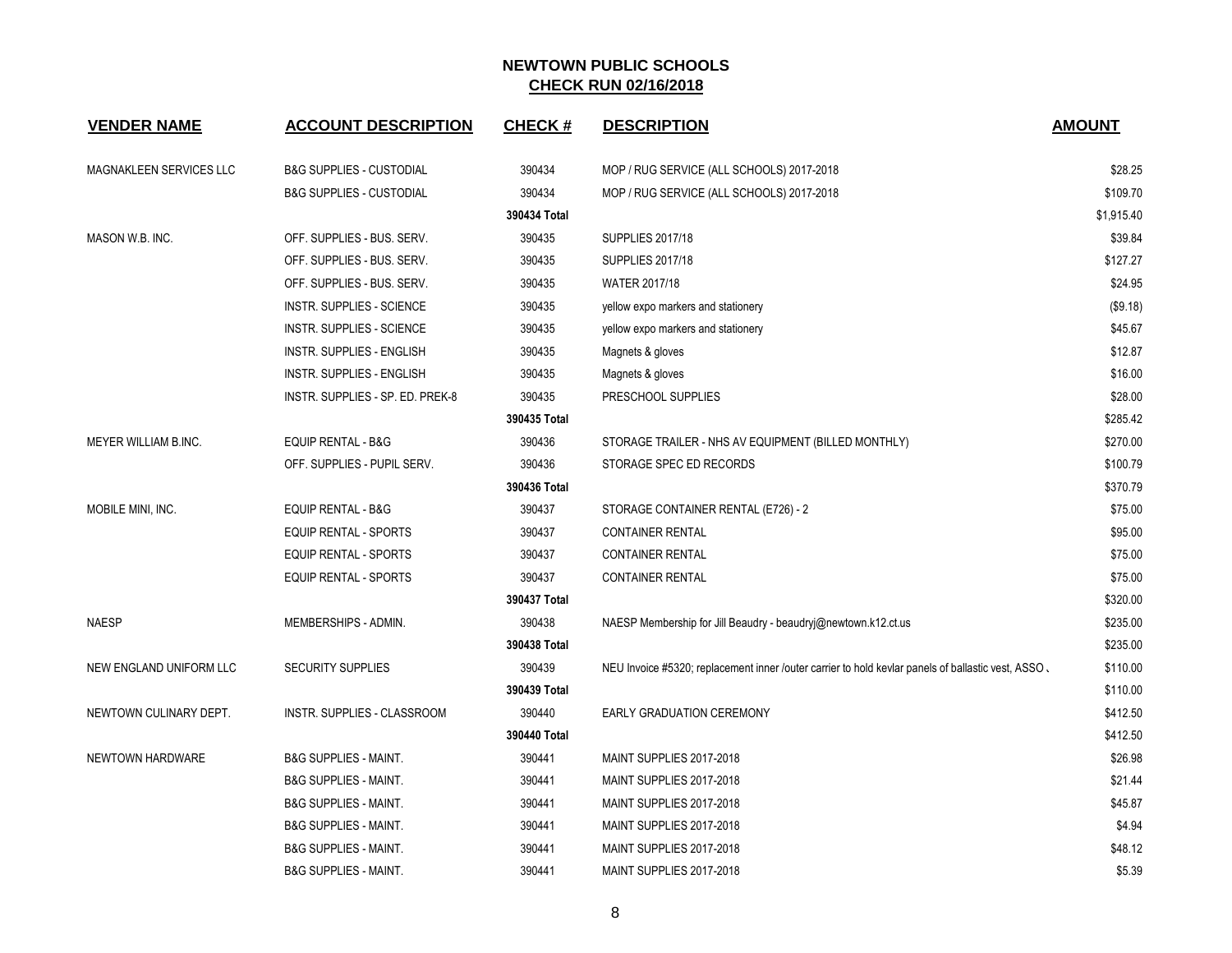| <b>VENDER NAME</b>        | <b>ACCOUNT DESCRIPTION</b>       | <b>CHECK#</b> | <b>DESCRIPTION</b>                                                       | <b>AMOUNT</b> |
|---------------------------|----------------------------------|---------------|--------------------------------------------------------------------------|---------------|
| NEWTOWN HARDWARE          | <b>B&amp;G SUPPLIES - MAINT.</b> | 390441        | MAINT SUPPLIES 2017-2018                                                 | \$87.25       |
|                           | <b>B&amp;G SUPPLIES - MAINT.</b> | 390441        | MAINT SUPPLIES 2017-2018                                                 | \$6.99        |
|                           | <b>B&amp;G SUPPLIES - MAINT.</b> | 390441        | MAINT SUPPLIES 2017-2018                                                 | \$26.61       |
|                           | <b>B&amp;G SUPPLIES - MAINT.</b> | 390441        | MAINT SUPPLIES 2017-2018                                                 | \$28.14       |
|                           | <b>B&amp;G SUPPLIES - MAINT.</b> | 390441        | MAINT SUPPLIES 2017-2018                                                 | \$11.23       |
|                           | <b>B&amp;G SUPPLIES - MAINT.</b> | 390441        | MAINT SUPPLIES 2017-2018                                                 | \$4.04        |
|                           | <b>B&amp;G SUPPLIES - MAINT.</b> | 390441        | MAINT SUPPLIES 2017-2018                                                 | \$134.99      |
|                           | <b>B&amp;G SUPPLIES - MAINT.</b> | 390441        | MAINT SUPPLIES 2017-2018                                                 | \$29.90       |
|                           | <b>B&amp;G SUPPLIES - MAINT.</b> | 390441        | MAINT SUPPLIES 2017-2018                                                 | \$67.49       |
|                           | <b>B&amp;G SUPPLIES - MAINT.</b> | 390441        | MAINT SUPPLIES 2017-2018                                                 | \$114.28      |
|                           | <b>B&amp;G SUPPLIES - MAINT.</b> | 390441        | MAINT SUPPLIES 2017-2018                                                 | \$28.78       |
|                           | <b>B&amp;G SUPPLIES - MAINT.</b> | 390441        | MAINT SUPPLIES 2017-2018                                                 | \$37.01       |
|                           | <b>B&amp;G SUPPLIES - MAINT.</b> | 390441        | MAINT SUPPLIES 2017-2018                                                 | \$13.45       |
|                           | <b>B&amp;G SUPPLIES - MAINT.</b> | 390441        | MAINT SUPPLIES 2017-2018                                                 | \$38.37       |
|                           | <b>B&amp;G SUPPLIES - MAINT.</b> | 390441        | MAINT SUPPLIES 2017-2018                                                 | \$80.97       |
|                           | <b>B&amp;G SUPPLIES - MAINT.</b> | 390441        | MAINT SUPPLIES 2017-2018                                                 | \$37.75       |
|                           | <b>B&amp;G SUPPLIES - MAINT.</b> | 390441        | MAINT SUPPLIES 2017-2018                                                 | \$10.77       |
|                           | <b>B&amp;G SUPPLIES - MAINT.</b> | 390441        | MAINT SUPPLIES 2017-2018                                                 | \$14.38       |
|                           | <b>B&amp;G SUPPLIES - MAINT.</b> | 390441        | MAINT SUPPLIES 2017-2018                                                 | \$132.34      |
|                           | <b>REPAIRS - SPORTS</b>          | 390441        | Tote, Reel Tape, Handy Hooks- Inv8206 Plexi Glass for Posters            | \$440.00      |
|                           | <b>REPAIRS - SPORTS</b>          | 390441        | Tote, Reel Tape, Handy Hooks- Inv8206 Plexi Glass for Posters            | \$119.91      |
|                           |                                  | 390441 Total  |                                                                          | \$1,617.39    |
| NEWTOWN MIDDLE SCHOOL     | CONTRACTED SERV. - SPORTS        | 390442        | For payment of basketball officials.                                     | \$248.88      |
|                           |                                  | 390442 Total  |                                                                          | \$248.88      |
| NEWTOWN MIDDLE SCHOOL     | STAFF TRAVEL - SP. ED. PREK-8    | 390443        | PARENT CHAPERONES FOR WASHINGTON DC                                      | \$1,400.00    |
|                           |                                  | 390443 Total  |                                                                          | \$1,400.00    |
| NEWTOWN YOUTH AND FAMILY  | CONTRACTED SERV. - CLASSRM       | 390444        | 2017-18 HOMEWORK CLUB M/S & RIS                                          | \$5,000.00    |
|                           |                                  | 390444 Total  |                                                                          | \$5,000.00    |
| NORTHEAST SCOREBOARDS LLC | <b>REPAIRS - SPORTS</b>          | 390445        | Replacement Communication Cable for Basketball Scoreboard & Service Call | \$150.00      |
|                           |                                  | 390445 Total  |                                                                          | \$150.00      |
| ON-SITE SHREDDING         | OFF. SUPPLIES - ADMIN.           | 390446        | Shredding Services for 2017/18 school year.                              | \$25.00       |
|                           | CONTRACTED SERV. - BUS. SERV.    | 390446        | Shredding Services for 2017/18 school year.                              | \$50.00       |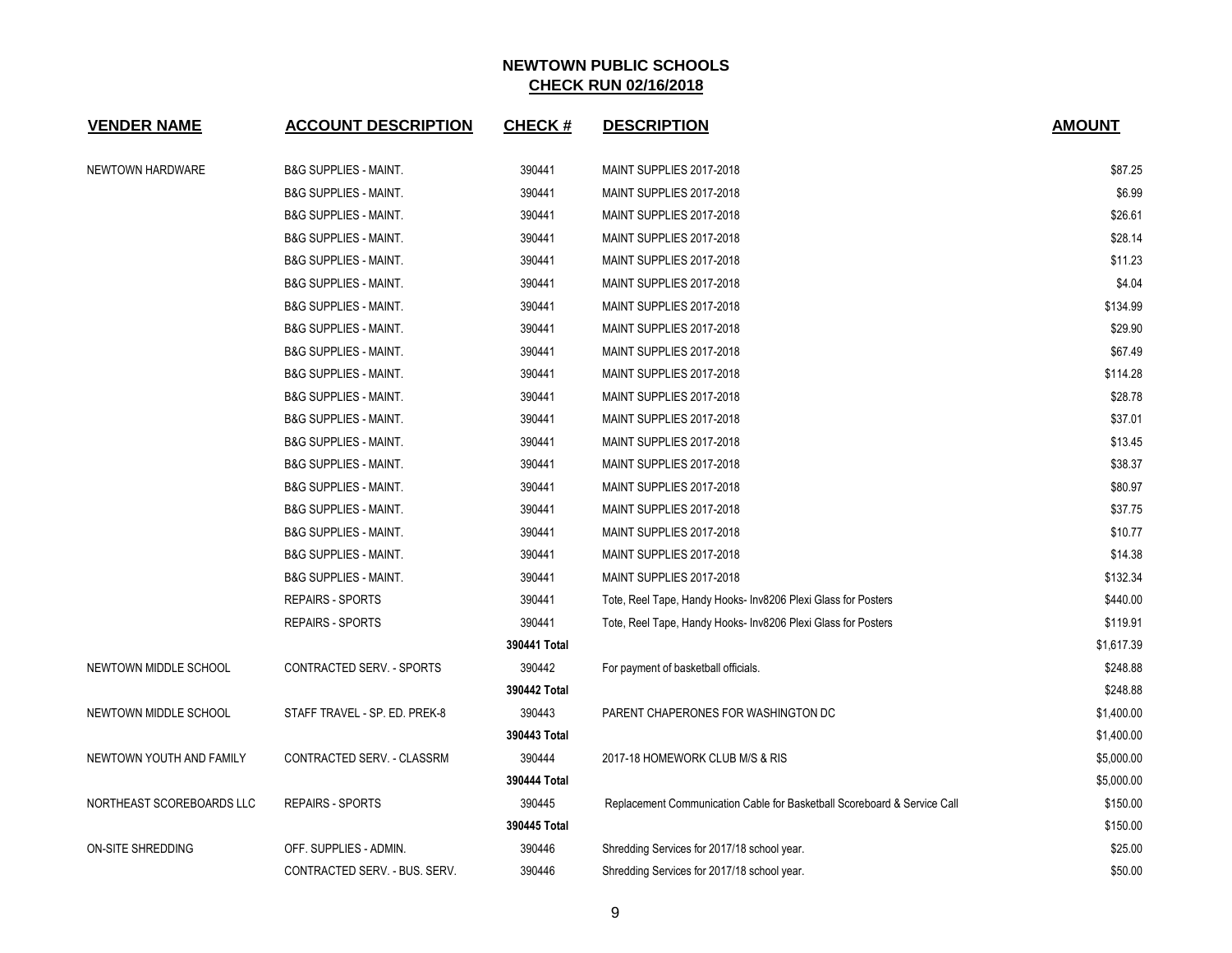| <b>VENDER NAME</b>               | <b>ACCOUNT DESCRIPTION</b>      | <b>CHECK#</b> | <b>DESCRIPTION</b>                                   | <b>AMOUNT</b> |
|----------------------------------|---------------------------------|---------------|------------------------------------------------------|---------------|
| <b>ON-SITE SHREDDING</b>         | CONTRACTED SERV. - CLASSRM      | 390446        | Shredding Services for 2017/18 school year.          | \$35.00       |
|                                  | OFF. SUPPLIES - ADMIN.          | 390446        | Shredding Services for 2017/18 school year.          | \$30.00       |
|                                  | INSTR. SUPPLIES - CLASSROOM     | 390446        | Shredding Services for 2017/18 school year.          | \$25.00       |
|                                  | INSTR. SUPPLIES - CLASSROOM     | 390446        | Shredding Services for 2017/18 school year.          | \$30.00       |
|                                  |                                 | 390446 Total  |                                                      | \$195.00      |
| ORIENTAL TRADING CO              | OTHER SUPPLIES - STAFF DEVELOP. | 390447        | SUPPLIES PO 84501                                    | \$53.94       |
|                                  |                                 | 390447 Total  |                                                      | \$53.94       |
| <b>PASCO SCIENTIFIC</b>          | INSTR. SUPPLIES - COMPUTER ED.  | 390448        | Wireless Temperature Sensor - PS-3201                | \$780.00      |
|                                  | INSTR. SUPPLIES - COMPUTER ED.  | 390448        | Wireless Conductivity Sensor - PS-3210               | \$690.00      |
|                                  | INSTR. SUPPLIES - COMPUTER ED.  | 390448        | Wireless pH Sensor - PS-3204                         | \$590.00      |
|                                  | INSTR. SUPPLIES - COMPUTER ED.  | 390448        | USB Bluetooth 4.0 Adapter - PS-3500                  | \$240.00      |
|                                  | INSTR. SUPPLIES - COMPUTER ED.  | 390448        | 10-port USB Charging Station - PS-3501               | \$180.00      |
|                                  | INSTR. SUPPLIES - SCIENCE       | 390448        | Shipping estimate                                    | \$39.00       |
|                                  |                                 | 390448 Total  |                                                      | \$2,519.00    |
| PERKINS SCHOOL FOR THE BL        | TUITION - OUT-OF-DISTRICT       | 390449        | TUITION - OUT-OF-DISTRICT                            | \$24,190.95   |
|                                  |                                 | 390449 Total  |                                                      | \$24,190.95   |
| PHONAK LLC                       | REPAIRS - SP/HEAR.              | 390450        | SEE ATTACHED ORDER                                   | \$278.99      |
|                                  |                                 | 390450 Total  |                                                      | \$278.99      |
| RENAISSANCE LEARNING             | CONTRACTED SERV. - READING      | 390451        | Purchase additional capacity for AR program          | \$38.50       |
|                                  |                                 | 390451 Total  |                                                      | \$38.50       |
| <b>SACRED HEART UNIVERSITY</b>   | UNIVERSITY INTERNS              | 390452        | <b>INTERN #731782</b>                                | \$7,800.00    |
|                                  |                                 | 390452 Total  |                                                      | \$7,800.00    |
| SCHOOL SPECIALTY                 | INSTR. SUPPLIES - CLASSROOM     | 390453        | For classroom items needed throughout the year.      | (\$204.00)    |
|                                  | INSTR. SUPPLIES - CLASSROOM     | 390453        | For purchase of supplies throughout the school year. | \$470.56      |
|                                  |                                 | 390453 Total  |                                                      | \$266.56      |
| SECURE ECO SHRED                 | OFF. SUPPLIES - ADMIN.          | 390454        | for monthly shredding contract                       | \$35.00       |
|                                  |                                 | 390454 Total  |                                                      | \$35.00       |
| <b>SHIPMAN &amp; GOODWIN LLP</b> | PROF. SERV. - SP. ED. LEGAL     | 390455        | SPEC ED SERV DEC 2017                                | \$7,203.50    |
|                                  | PROF. SERV. - SUPER.            | 390455        | GEN SERV DEC 2017                                    | \$4,499.50    |
|                                  |                                 | 390455 Total  |                                                      | \$11,703.00   |
| SOUTHBURY PRINTING C             | OFF. SUPPLIES - BUS. SERV.      | 390456        | 10,000 PAYROLL TIME SHEET                            | \$1,848.78    |
|                                  |                                 | 390456 Total  |                                                      | \$1,848.78    |